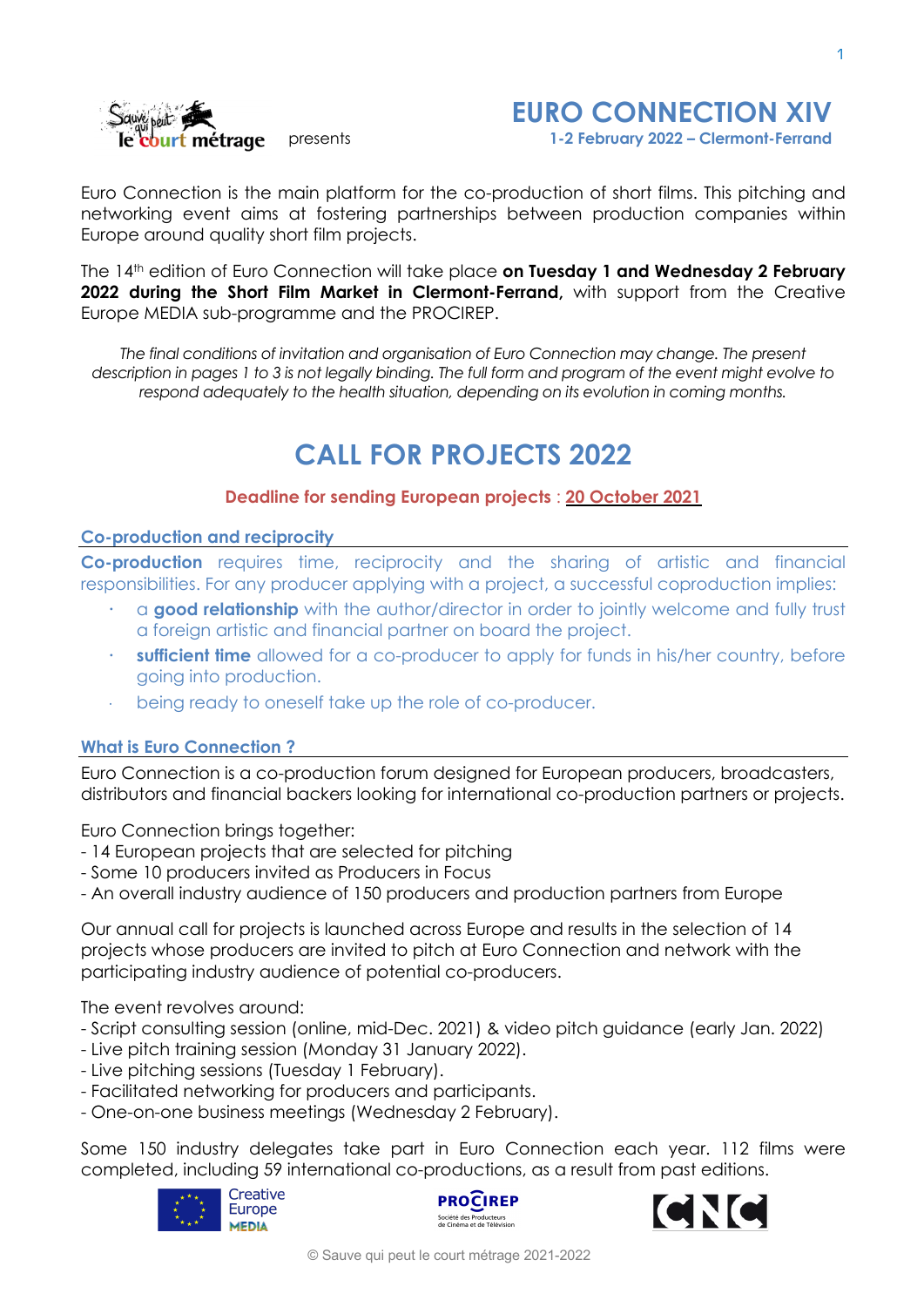## **I – Pitching a European project**

Producers willing to pitch a short film project at Euro Connection and whose company is based in a European country associated to the event must send their application by email **no later than October 20, 2021** to the national correspondent in their country (see list below).

## **Requirements**

May apply producers legally based in one of the countries associated to Euro Connection 2022 (see p.6).

All projects must match **the following criteria**:

- The project is a short film (animation, fiction, creative documentary, VR project).
- The duration does not exceed 30 minutes.
- The project must have partial funding\* in place granted from an external source (third party organisation).
- The producer intends to develop the film as an international coproduction
- Shooting or production shall start no earlier than June 2022.

**Partial funding** here means financial support secured towards the development or production of the project. It must have been granted by a third-party organisation (i.e: script development grant, production fund, state or local government support, co-financing from a broadcaster, prize money from a foundation or contest, etc.).

In-kind contributions, services, valorisation or investment share from the original production company or affiliated partners are not considered valid as acquired partial funding in the respect of this selection process.

No minimum amount or percentage is required. Projects can indifferently be in an early or advanced stage of funding.

Any producer applying with a project formally commits to attend Euro Connection in person in Clermont-Ferrand in case of selection.

## Sending application

Please send your application by email to the national correspondent in your country (see p.6) no later than **October 20, 2021.** Applications shall be sent as **1 single pdf file** containing the entry form below carefully filled out, with all additional documents required. Incomplete applications or ineligible projects will not be considered. The correspondents are at the disposal of applicants for any query regarding application.

## Selection of projects

In each country the national correspondent collects applications, checks eligibility, and sets up an expert committee to nominate 1 finalist project<sup>1</sup>. Expert committees will especially pay attention to the artistic value of the projects. Each national correspondent will inform the applicants of the results of the nomination of the finalist project. Producers with a finalist projects, who've applied to their correspondents with an application in another language than English, will need to send an English version of their application (including script) within 7 days.

<sup>&</sup>lt;sup>1</sup> Correspondents who receive 10 applications or more in their country can nominate up to 2 finalist projects.





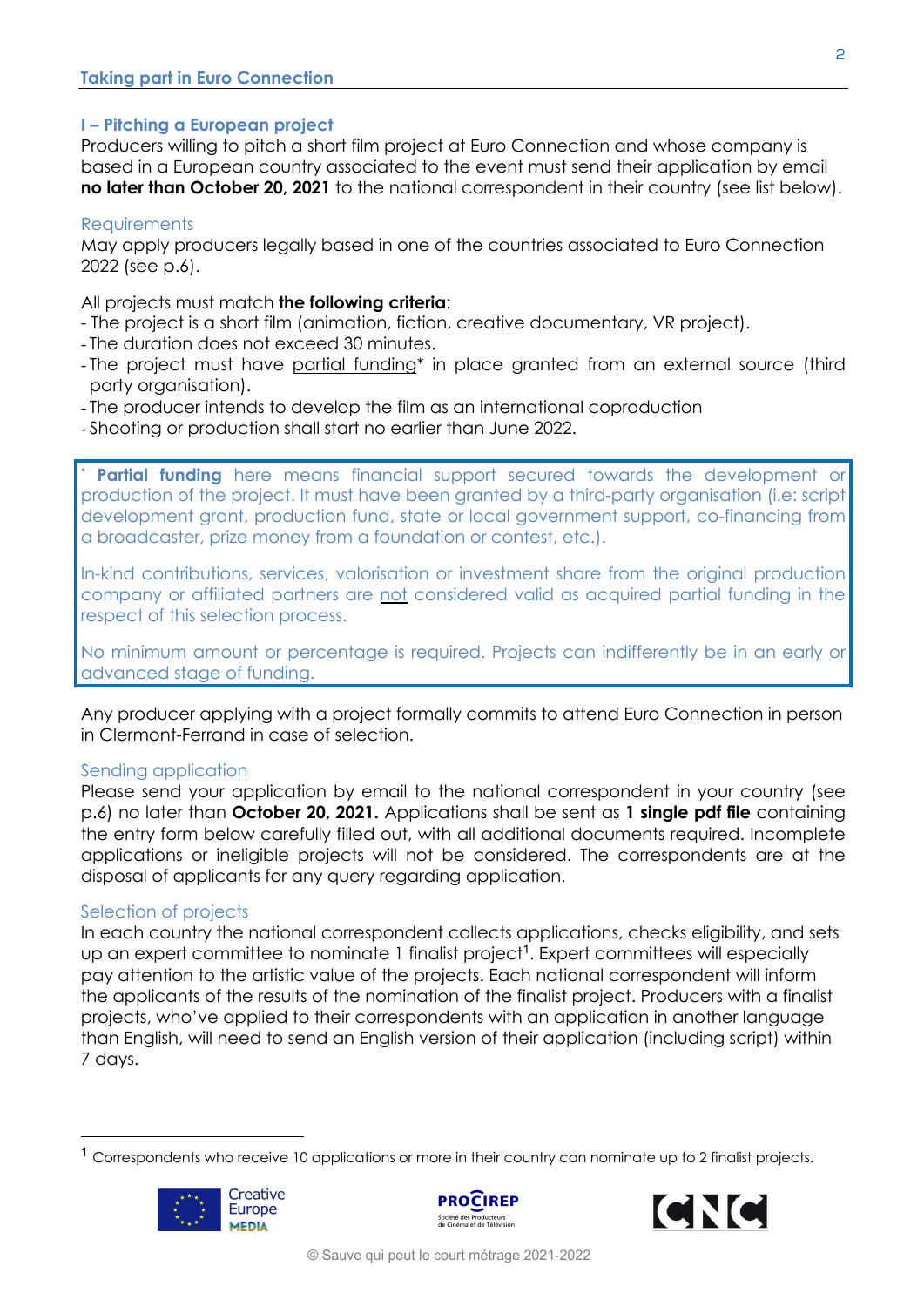A European jury will then select up to 13 projects from all the finalist projects. The jury will include 3 industry professionals from different nationalities. All finalist participants will be informed of the list of selected projects for Euro Connection by the end of November 2021.

For Baltic countries (Estonia, Latvia, Lithuania), the winning project of the Baltic Pitching Forum (Vilnius, October 7-9, 2021) will be selected for Euro Connection, as a result from the partnership between these two events. For Denmark, the Danish finalist project will be nominated with the results of Pitch Me baby! on Sept. 2, 2021, in partnership with the Odense Film Festival and the Creative Europe desk in Denmark.

## Invitation for selected European projects

The producers of each selected project will be invited to Euro Connection to pitch their project. Invitation is limited to one person per production company, and covers:

- $-A$  160  $\notin$  travel grant;
- 4 hotel nights and meals (arrival Sunday 30 January departure Thursday 3 Feb. 2022)

- Full accreditation to the Short Film Market in Clermont-Ferrand.

The authors/directors of the projects are very welcome and their presence is strongly advised. Authors/directors are invited in shared hotel room with their producer and will also be granted a free Market accreditation and access to all networking facilities.

## **II – Attending as Producers in Focus**

Participation of Producers in Focus is by invitation only. Ten producers are invited to be part of Euro Connection as Producers in Focus. Invitations are made at the discretion of the Euro Connection organizing team. Profiles of producers willing to get on board international projects are given priorities. Wherever relevant, some producers of the remaining finalist projects, outside the selected projects, might be invited to attend as Producers in Focus if willing to do so. European or international producers with a film in selection at the Clermont-Ferrand ISFF 2022 might be considered as well.

Each Producer in Focus is given a two-minute window during Euro Connection to present their company, and their approach to short films and to co-production. This is not a project-related pitch, but rather a short pitch of their company profile. The profiles of the Producers in Focus are detailed in the Euro Connection booklet. Producers in Focus are given a chance to be actively identified by the industry audience, to develop their network, and to get on board pitched projects.

Invitation to the Producers in Focus includes:

- 3 hotel nights (arrival Monday 31 Jan. departure Thursday 3 February 2022);
- meal vouchers for the duration of their stay;
- Full accreditation to the International Short Film Market in Clermont-Ferrand;
- Invitation to the Euro Connection lunch and Euro Connection / CNC networking cocktail.

## **III – Registering to attend pitching sessions and request business meetings**

Access to pitching sessions (Tuesday 1 Feb.) is free upon prior registration. Online registration will open mid-January for producers, fund representatives, distributors and broadcasters accredited to the Clermont-Ferrand Short Film Market. The Euro Connection Booklet will also be available online, with details of Selected Projects and profiles of Producers in Focus. Registered participants can then also contact the Euro Connection team to secure meetings (Wed. 2 Feb.) with the teams of the selected projects of their choice.

Early registration is advised as Tuesday's pitching sessions are often fully booked and the schedule for Wednesday's one-to-one meetings fills up quickly.





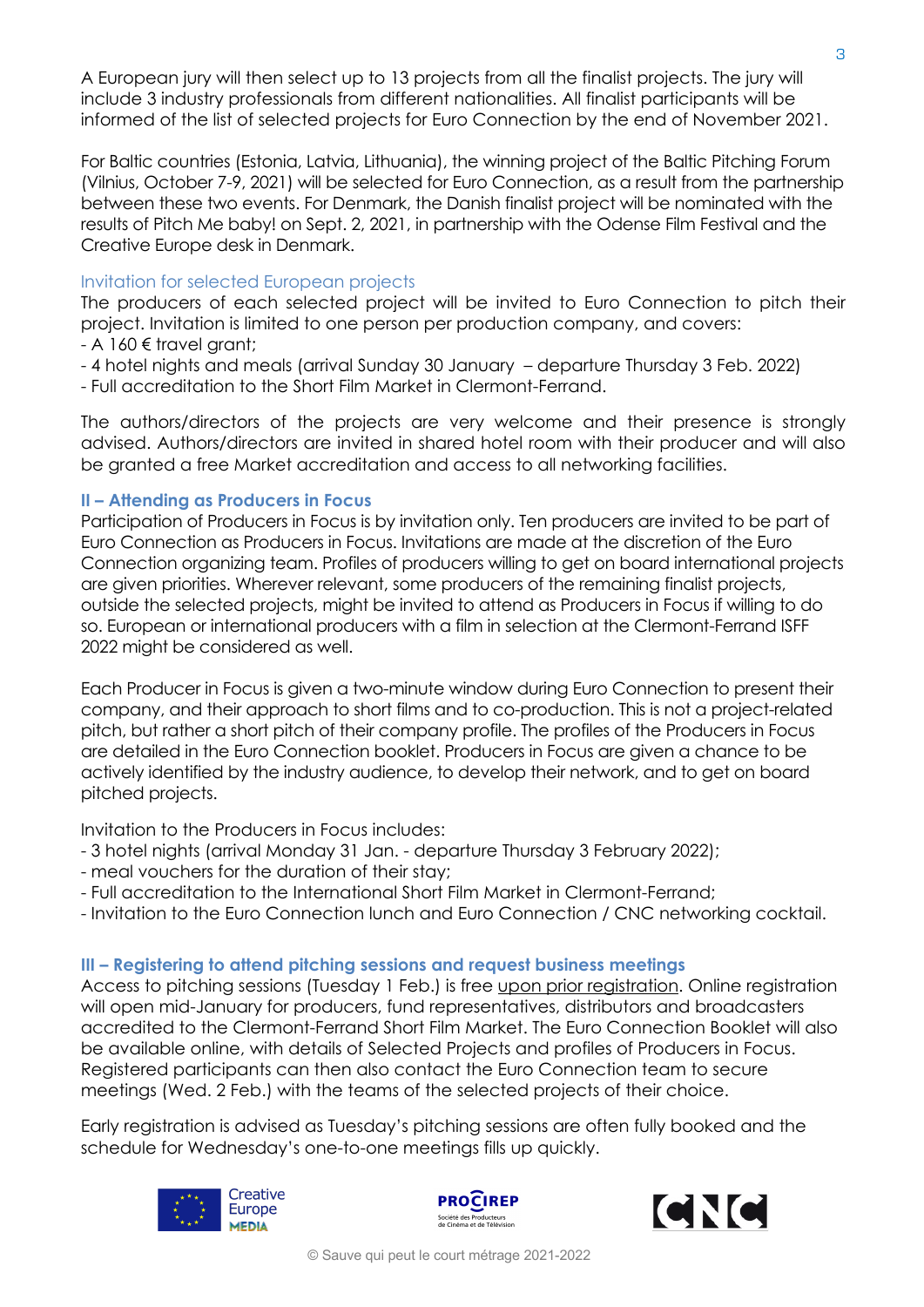# **Enrty form – Euro Connection 2022**

|  | Short Film project |
|--|--------------------|
|  |                    |

Original title:

English title:

Directed by:

Script by:

| <b>Short synopsis</b> (500 signs):                                                              |                                                |
|-------------------------------------------------------------------------------------------------|------------------------------------------------|
|                                                                                                 |                                                |
|                                                                                                 |                                                |
|                                                                                                 |                                                |
| <b>Tech specs</b>                                                                               |                                                |
| Category: $\Box$ fiction $\Box$ animation $\Box$ creative documentary $\Box$ VR project (short) |                                                |
| Stage of development: $\Box$ early $\Box$ in progress $\Box$ advanced                           |                                                |
| Estimated duration (in minutes):                                                                | Planned shooting format:                       |
| Planned dates of shooting:                                                                      | Planned delivery date:                         |
| <b>Budget and funding</b>                                                                       |                                                |
| Total estimated budget (in euros):                                                              |                                                |
| Secured funding (at time of application):  € (i.e  % of budget)                                 |                                                |
| $\Box$ I declare that project has secured partial funding from an external source.              |                                                |
| Name of organisation that granted funding:                                                      |                                                |
| Amount of funding granted:                                                                      | Date funding was granted :                     |
| Type of funding received:                                                                       |                                                |
| <b>J</b> script / development grant                                                             | <b>I</b> broadcaster / TV coproduction support |
| $\Box$ state production fund                                                                    | $\Box$ prize/award/foundation money            |
| <b>O</b> local/regional/city production fund                                                    |                                                |

**Director's short bio** (750 signs):

| Key contact details                |                                                                                        |
|------------------------------------|----------------------------------------------------------------------------------------|
| Production company (name):         |                                                                                        |
| City:                              | Country:                                                                               |
| Website/FB:                        |                                                                                        |
| Producer (first name & surname) :  |                                                                                        |
| Producer's e-mail:                 | Mobile phone:                                                                          |
| Director's e-mail:                 | Mobile phone:                                                                          |
| Creative<br>Europe<br><b>MEDIA</b> | <b>PROCIREP</b><br><b>CNC</b><br>Société des Producteurs<br>de Cinéma et de Télévision |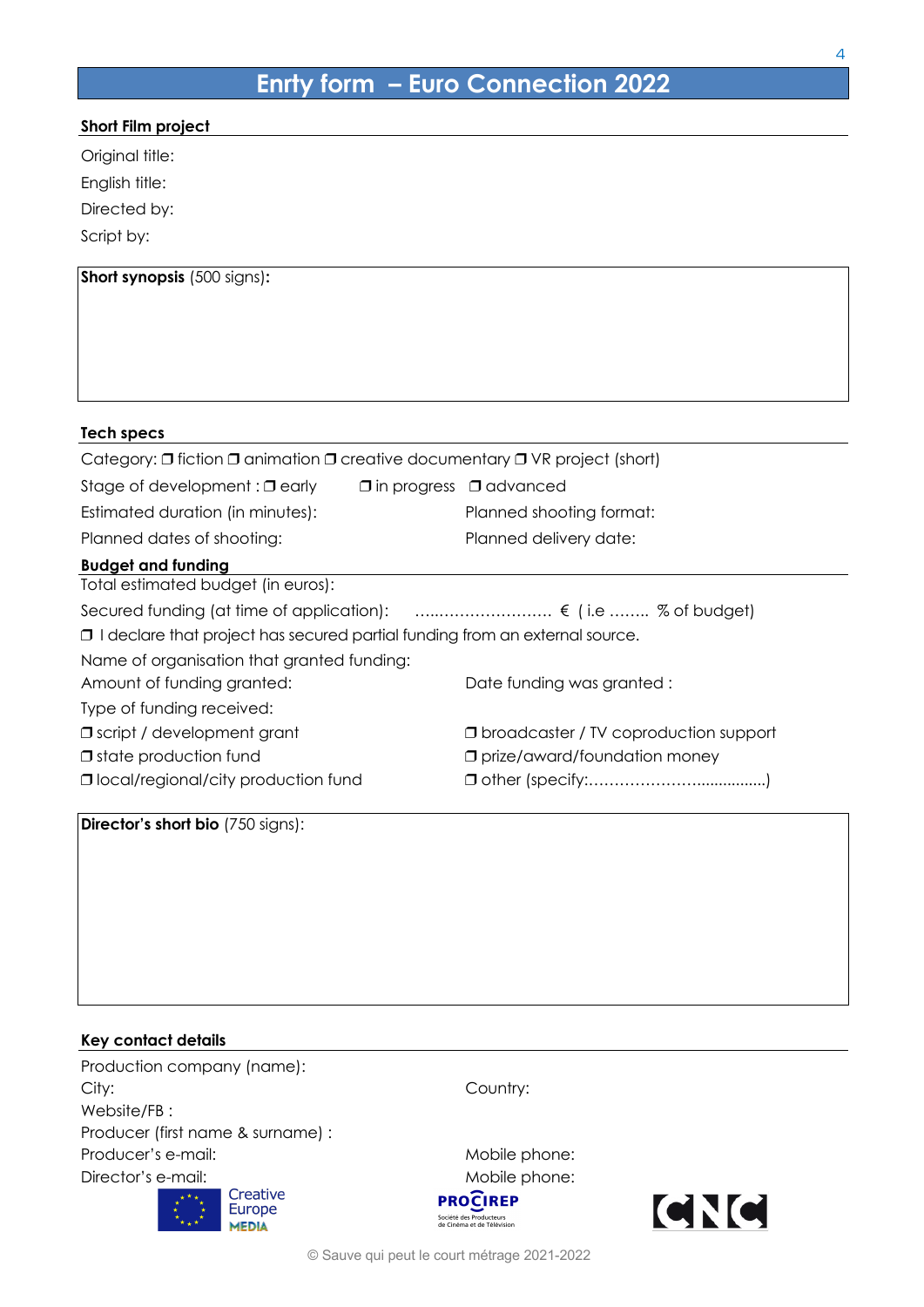**Producer's short bio** (750 signs):

#### **Please add following documentation for your application to be valid:**

- **Q** Complete script;
- $\Box$  Director's note (motivation, artistic choices 1 page);
- **Q** CV and photo of director:
- □ Proof of funding granted by third party organisation (confirmation notice, letter, etc.);
- $\Box$  Producer's note (motivation, strategy 1 page);
- □ CV and photo of producer;
- ! Filmography and logo of production company;
- $\Box$  Video link to previous film (or clips) by same director (if available).

Attention : these documents are read carefully by expert committees and the European jury. Information and material received will be printed and published online in the Euro Connection booklet in case of selection.

❒ I understand and acknowledge that the information contained in this form will be published if my project is selected and might be edited to match Euro Connection booklet publication requirements.

❒ I commit to attend Euro Connection in person at event's dates (Jan 30 – Feb 3, 2022) in Clermont-Ferrand in case of selection by the European Jury.

**Producer's full name:**

**Date:**

**Signature:**

**Fill out your entry form carefully and send by email to your national correspondent (see below p.6) in 1 single pdf file together with the additional documents required.**